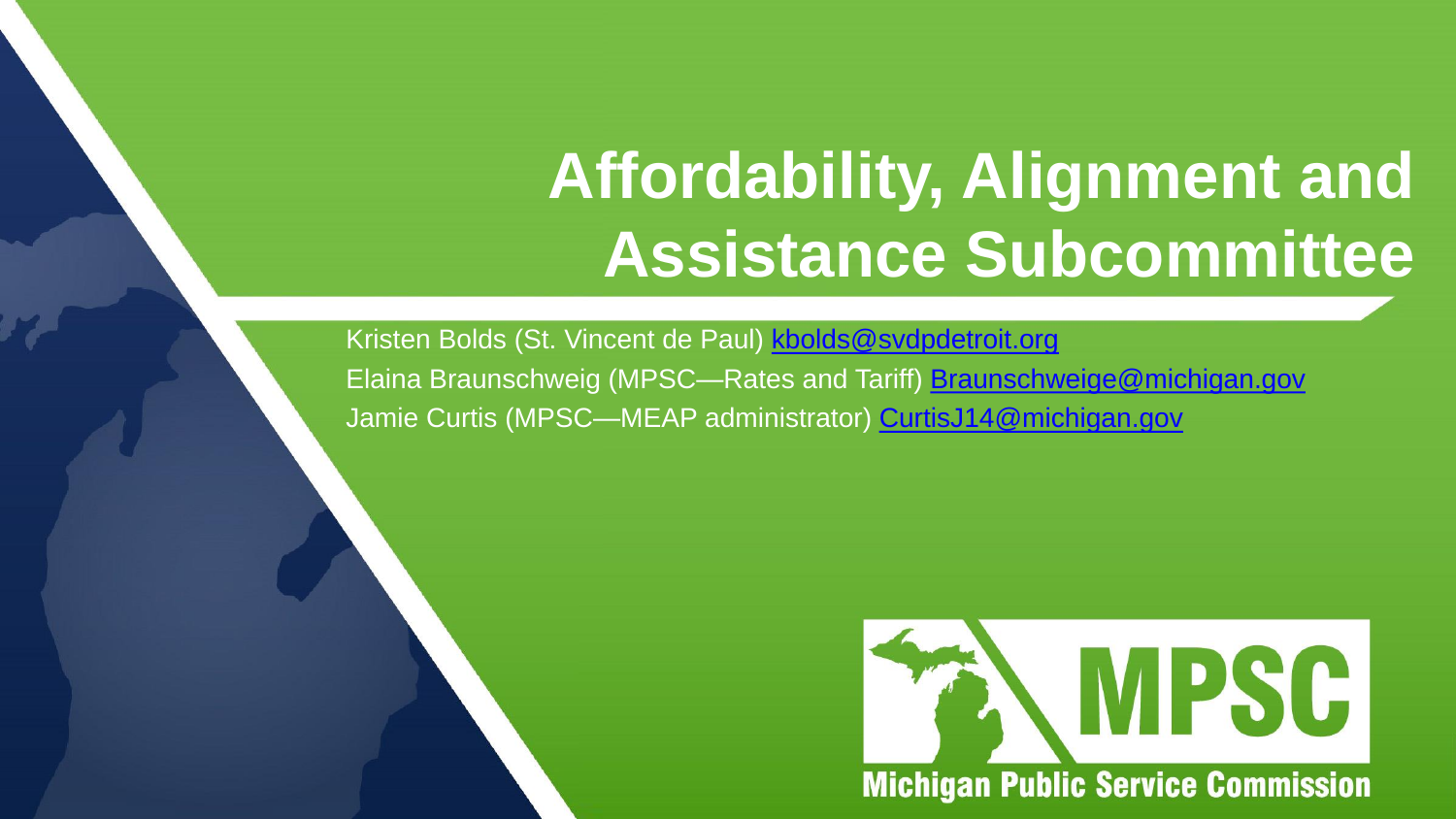### Meeting Overview

- Goals structure and timeline review
- Recap on the ideal system
- Discussions:
	- Survey 1: wrap up customer journey recommendations
	- Survey 2: ranking/prioritizing recommendations
	- Survey 3: brainstorm data to determine program effectiveness
- Implementing recommendations
- Next steps and updates

2

\*Slides and materials are shared on the EAAC website in the AAA section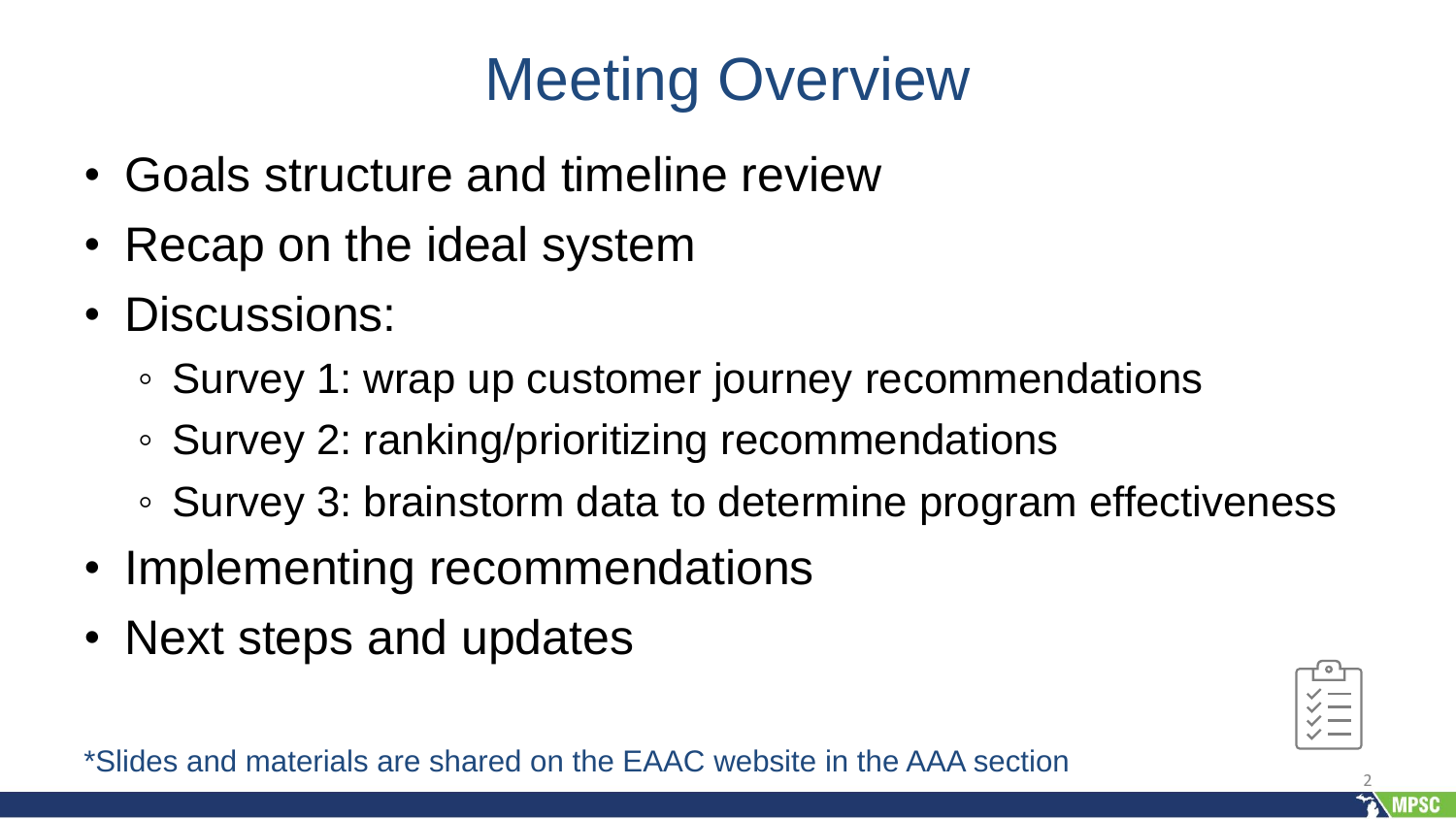### Goals Structure

• Choose a goal

1

2

3

4

- Solicit input on changes members would like to see in said program or goal using the guiding question/subcommittee charge parameters
- Research the goal
- Have organization who runs that program (utilities/Staff/DHHS) provide background knowledge/limitations of that program
- Identify solutions
- Bring to EAAC for greater review

- If appropriate, collaborate with the responsible organization
- Propose to the Commission

3 **MPSC**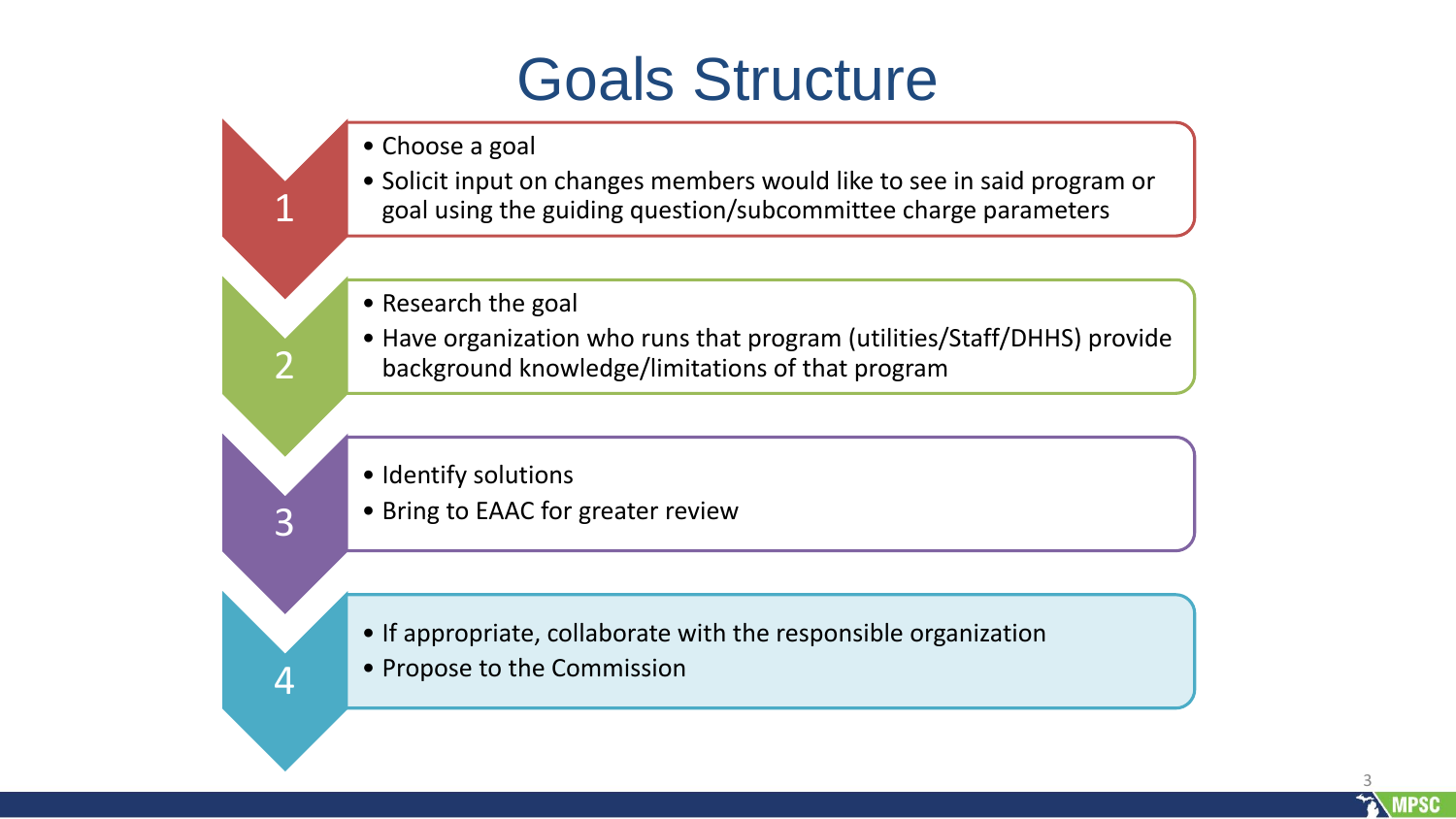### Potential Timeline for 2022



\*This timeline is tentative and subject to change based on the priorities of the AAA members

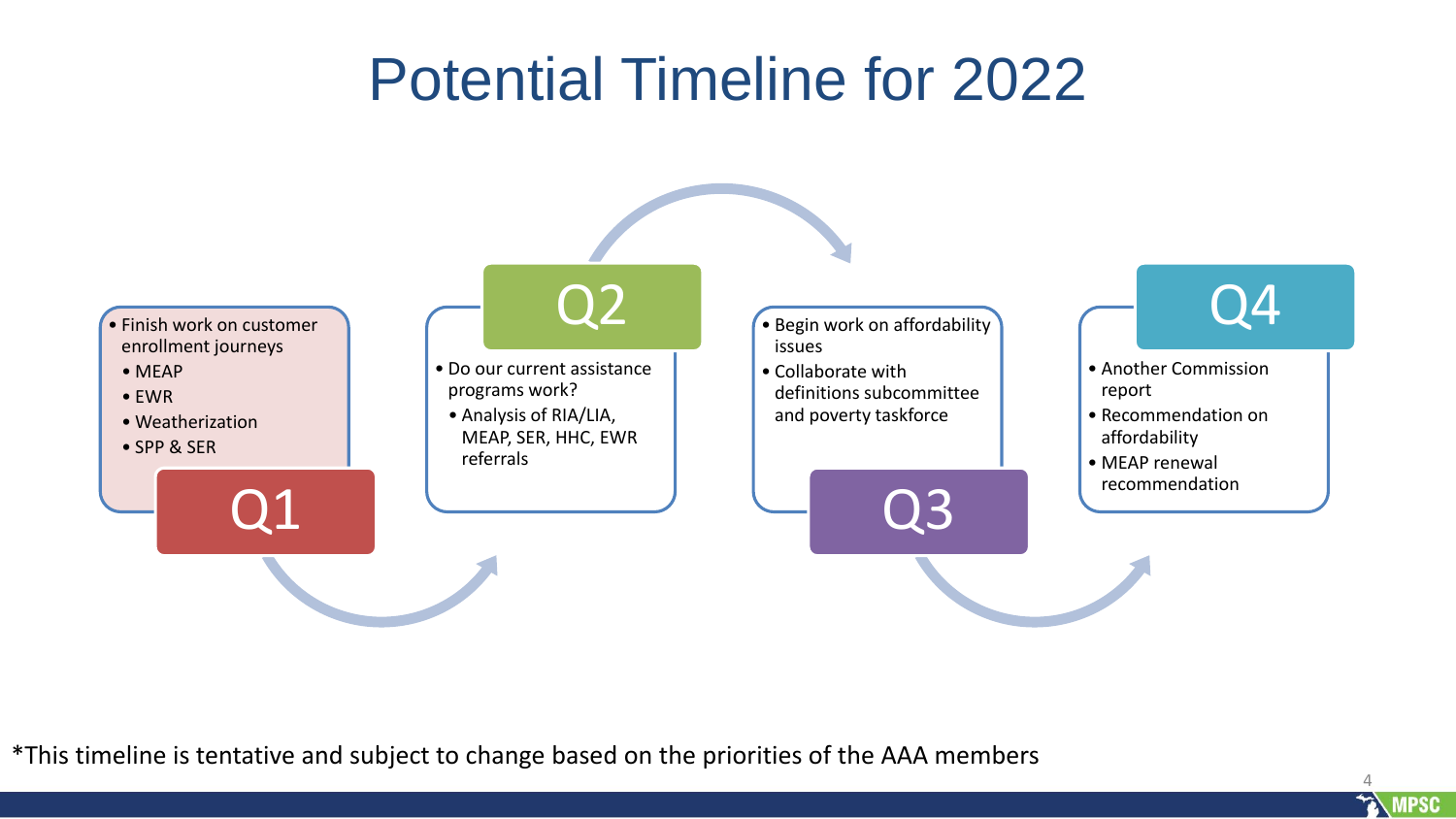# **Member Feedback**

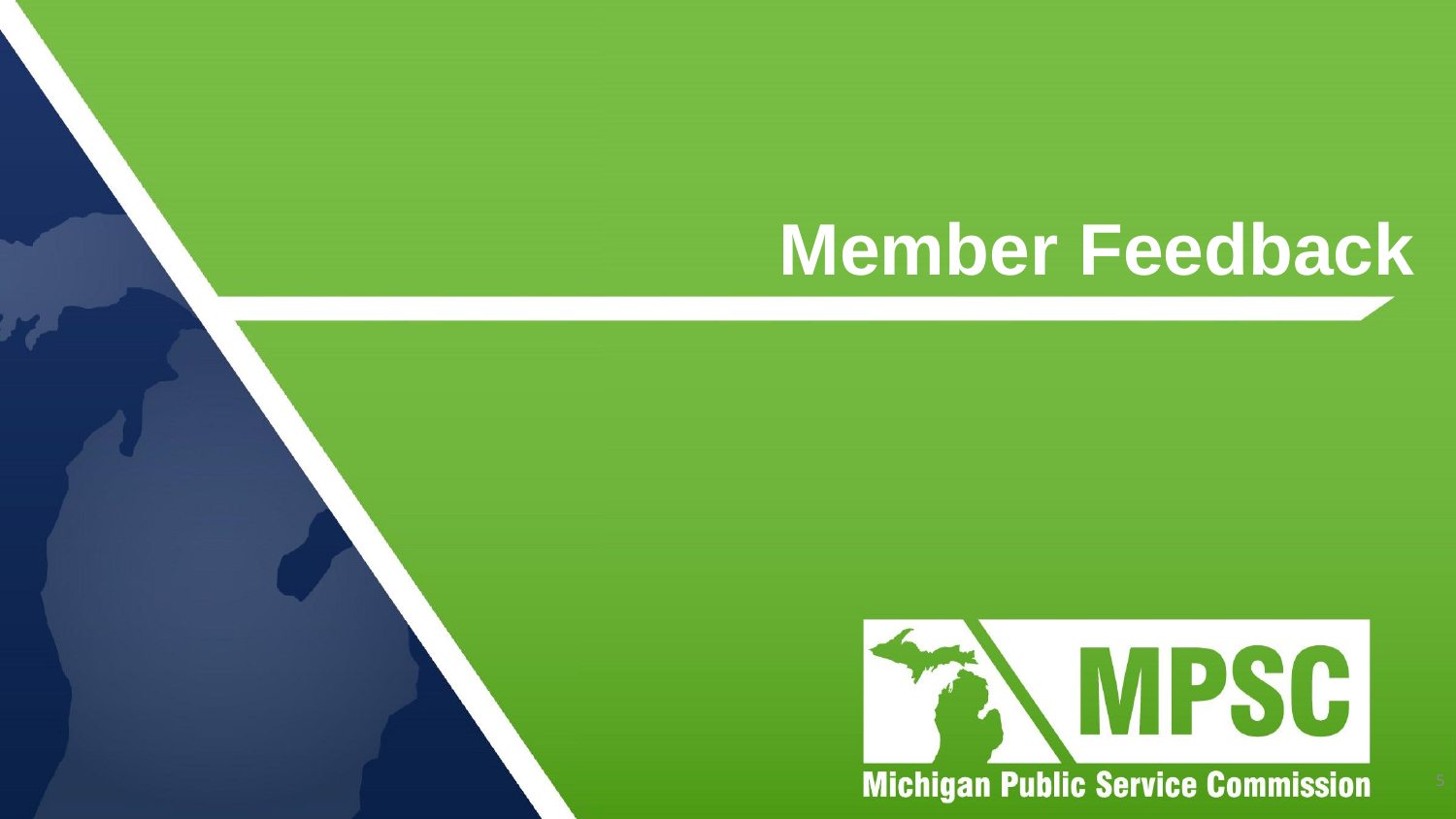# **What is the ideal system?**

A look back at what we are trying to achieve

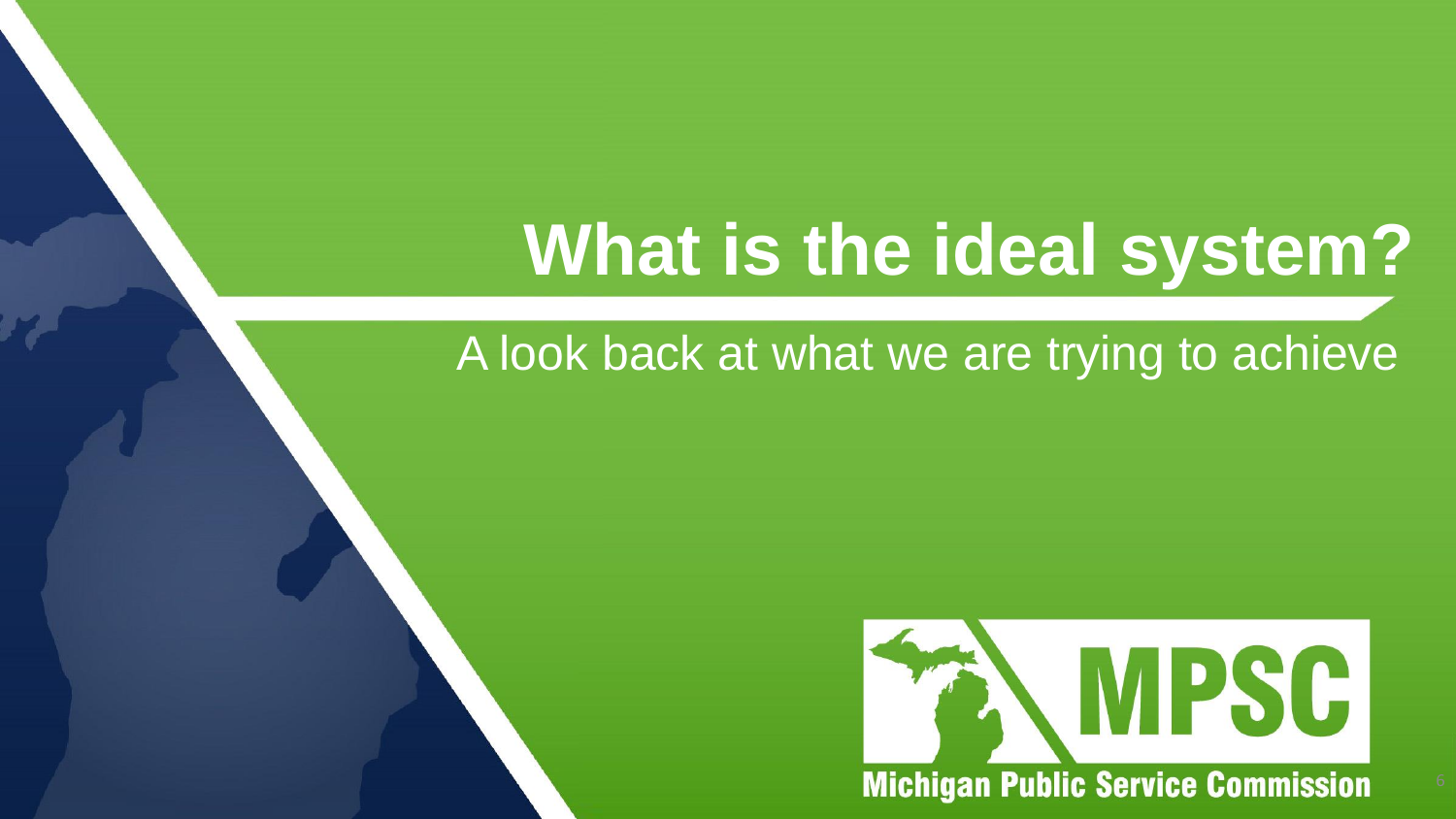### *Guiding Statement*

End the crisis-assistance-crisis cycle by centering energy *affordability* and facilitating customers sustainably affording their energy bills by providing all households with uninterrupted *access* to *affordable*, *sufficient* energy in an *efficient*, *healthy*, and *sustainable* manner.

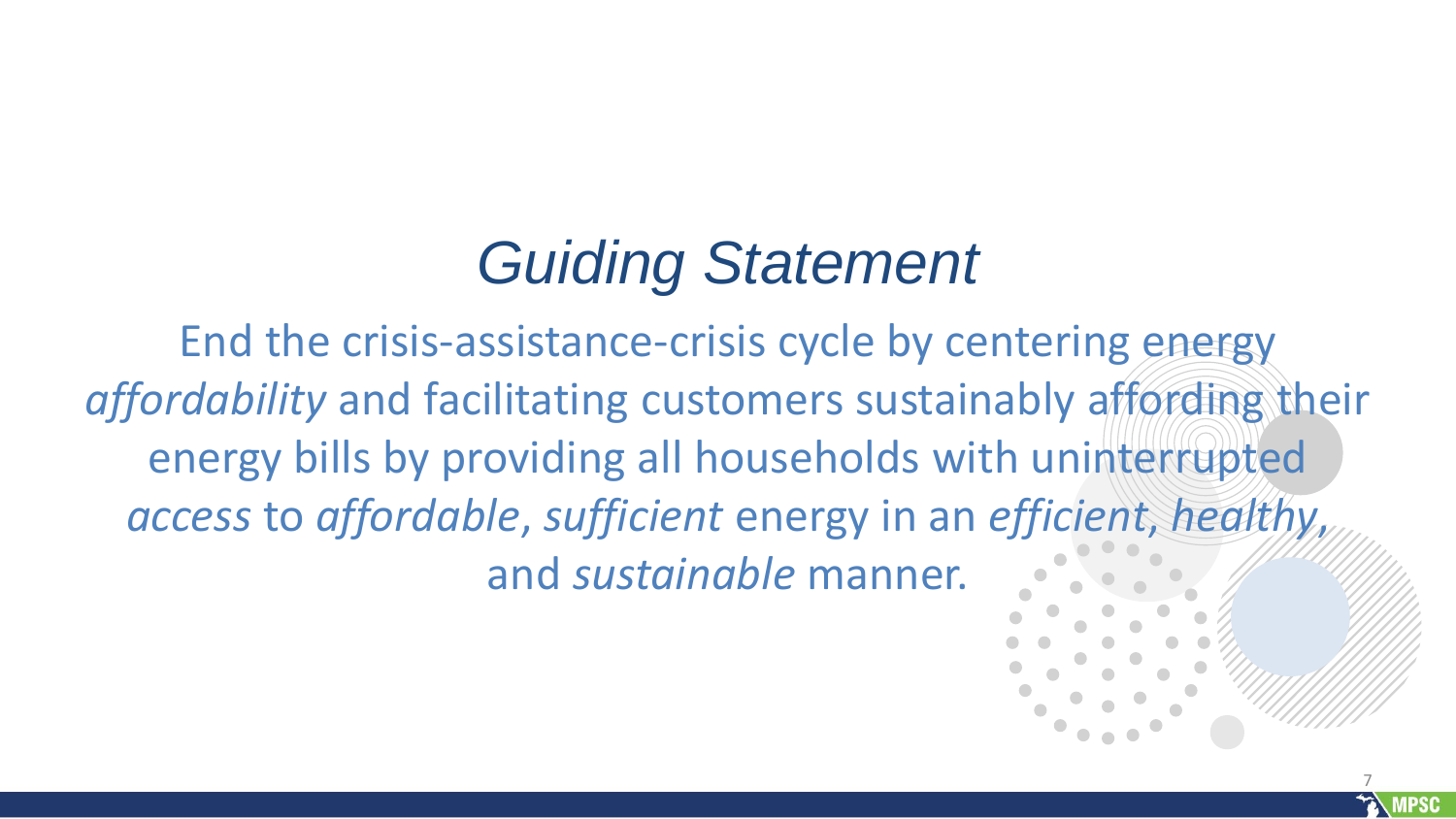## Guiding Principles

- *This ideal system/program design should achieve this while also:*
	- **Ensuring equitable distribution** in the access to, use of, and outcomes from energy affordability and assistance policies/programs
	- **Centering impacted community priorities** and participation in policy/program development, accountability, and assessment
	- **Treating customers with dignity**, enabling them to live comfortably, and not penalizing customers for an inability to pay their bills
	- **Coordinating and communicating clearly** with relevant state agencies to integrate state policy goals, including those related to healthy homes and climate change

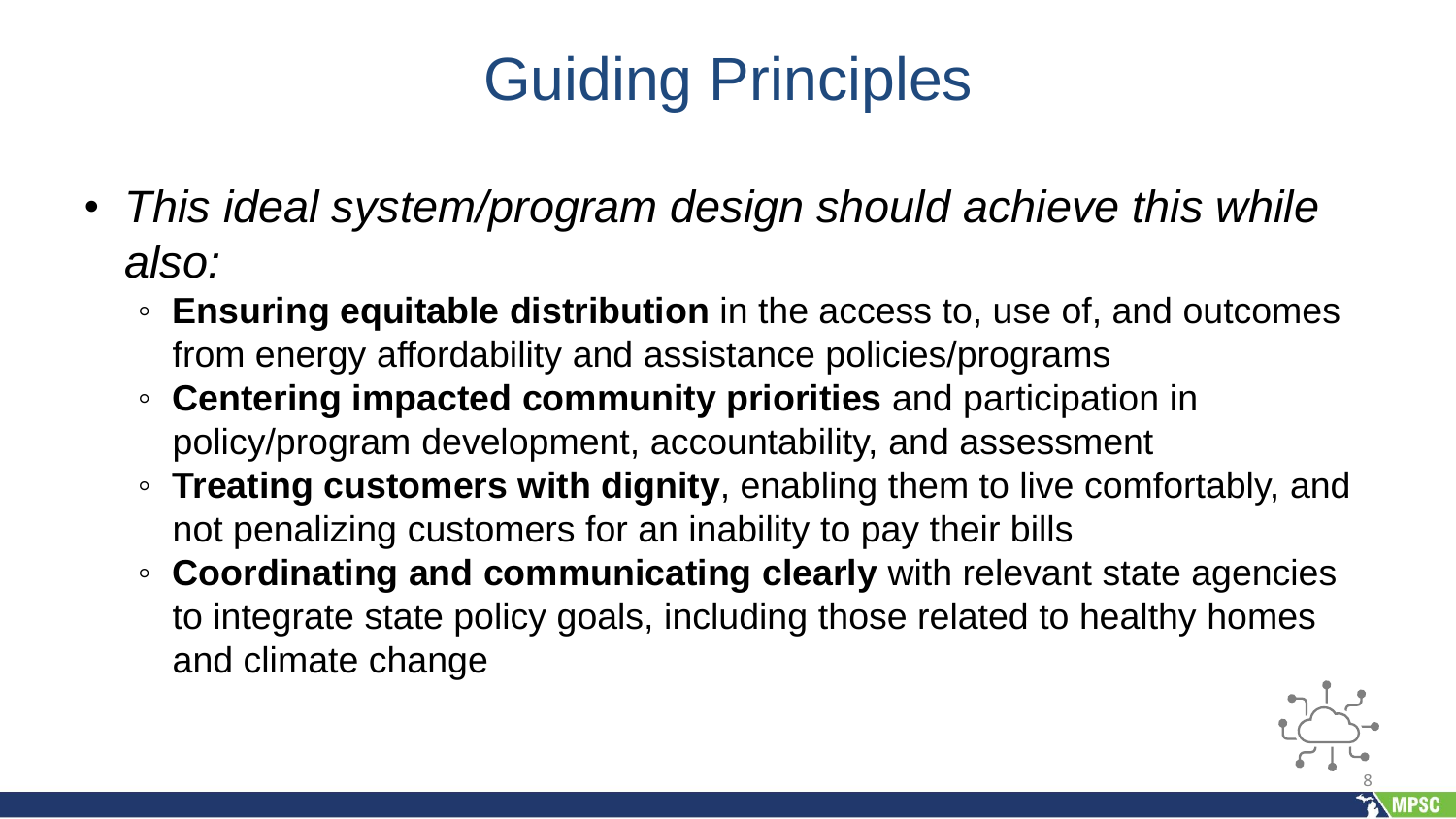# **[Survey 1](https://www.research.net/r/FB6QG6N): Improving the Customer Journey & Pain Points**

- 1. Additional improvements to customer journey we didn't address in the last meeting
- 2. Customer's pain points you see in the customer journey
- 3. Open-ended: additional thoughts

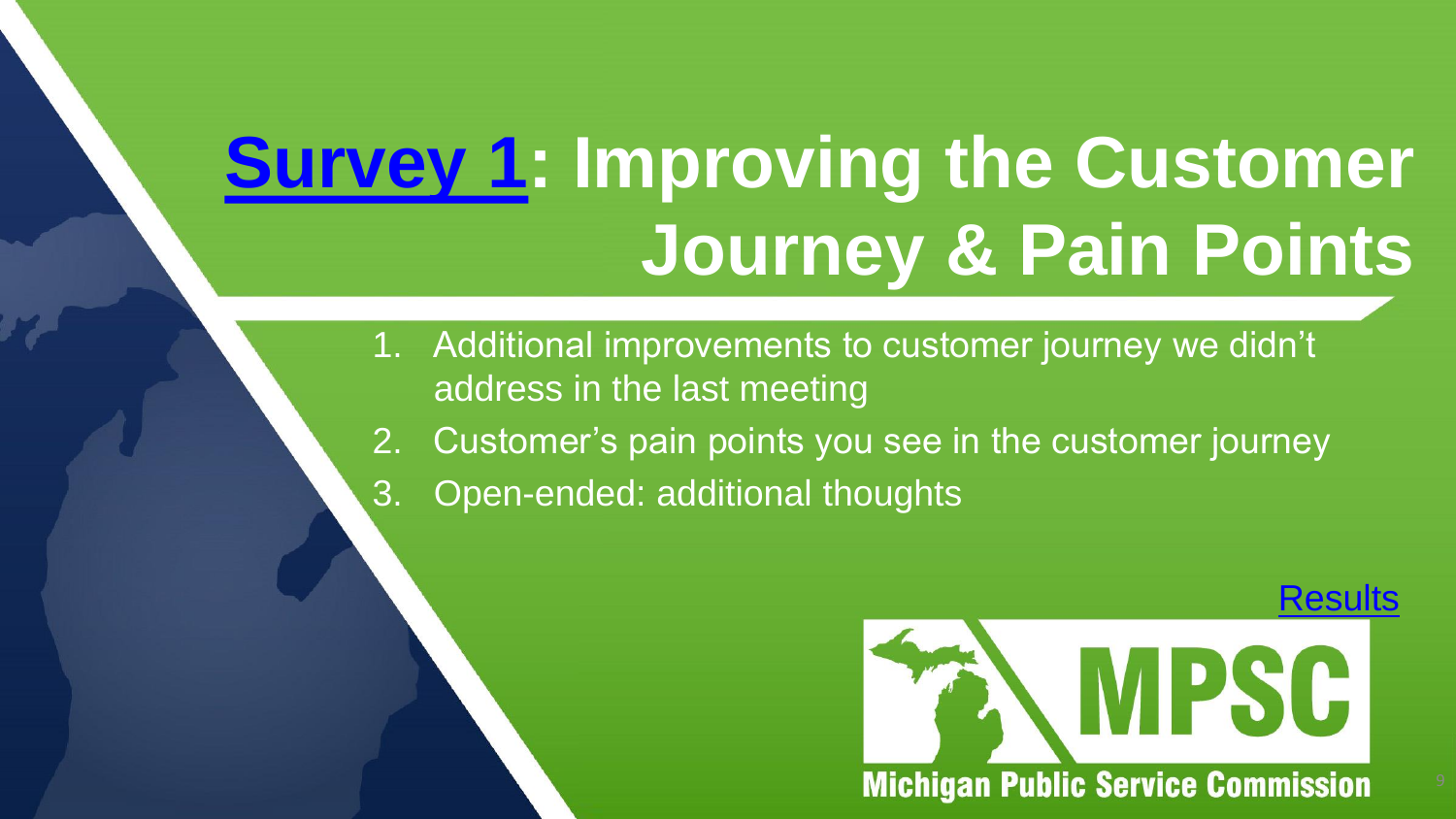### While considering equity, impacted communities, dignity & communication…

| <b>Eligibility</b>                                                  | <b>Accessibility</b>                                                                     | <b>Process</b>                                                                                                                                    | <b>Alignment</b>                                           |
|---------------------------------------------------------------------|------------------------------------------------------------------------------------------|---------------------------------------------------------------------------------------------------------------------------------------------------|------------------------------------------------------------|
| Expanding what defines low-income;<br>opportunity for going further | Utilities should advertise the low-income<br>credits and PIPP programs on their websites | Proactive outreach to past recipients by MEAP<br>grantees                                                                                         | Align the income eligibility for the different<br>programs |
| Eligibility lookback periods (90 days, 30 days,<br>others 3 months) |                                                                                          | MEAP & Utilities--capture those not in crisis<br>to enroll in PIPP, RIA. Don't just refer<br>customers who make contact to SER. Enroll in<br>RIA. | FPL/AMI/ALICE - aligning criteria                          |
| Eligibility prior to crisis                                         |                                                                                          |                                                                                                                                                   |                                                            |
|                                                                     |                                                                                          |                                                                                                                                                   |                                                            |
|                                                                     |                                                                                          |                                                                                                                                                   |                                                            |
|                                                                     |                                                                                          |                                                                                                                                                   |                                                            |
|                                                                     |                                                                                          |                                                                                                                                                   | <b>ENTIFOLI</b>                                            |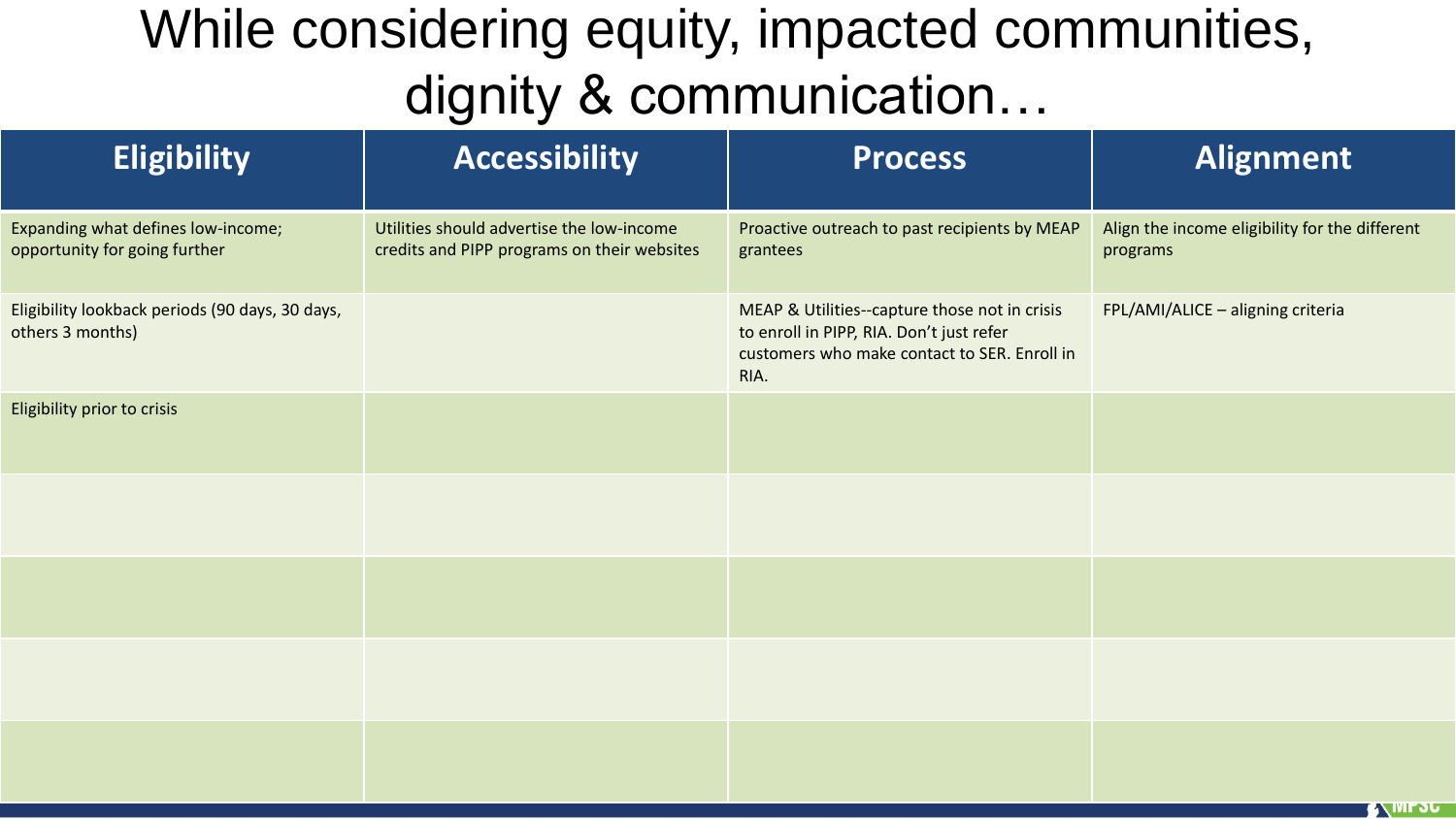# **[Survey 2:](https://www.research.net/r/FH8M8HP) Ranking/Prioritizing**

1. If there is one thing you'd change in the energy assistance system, what would it be?

2. What "quick wins" or system tweaks could be accomplished quickly or easily?

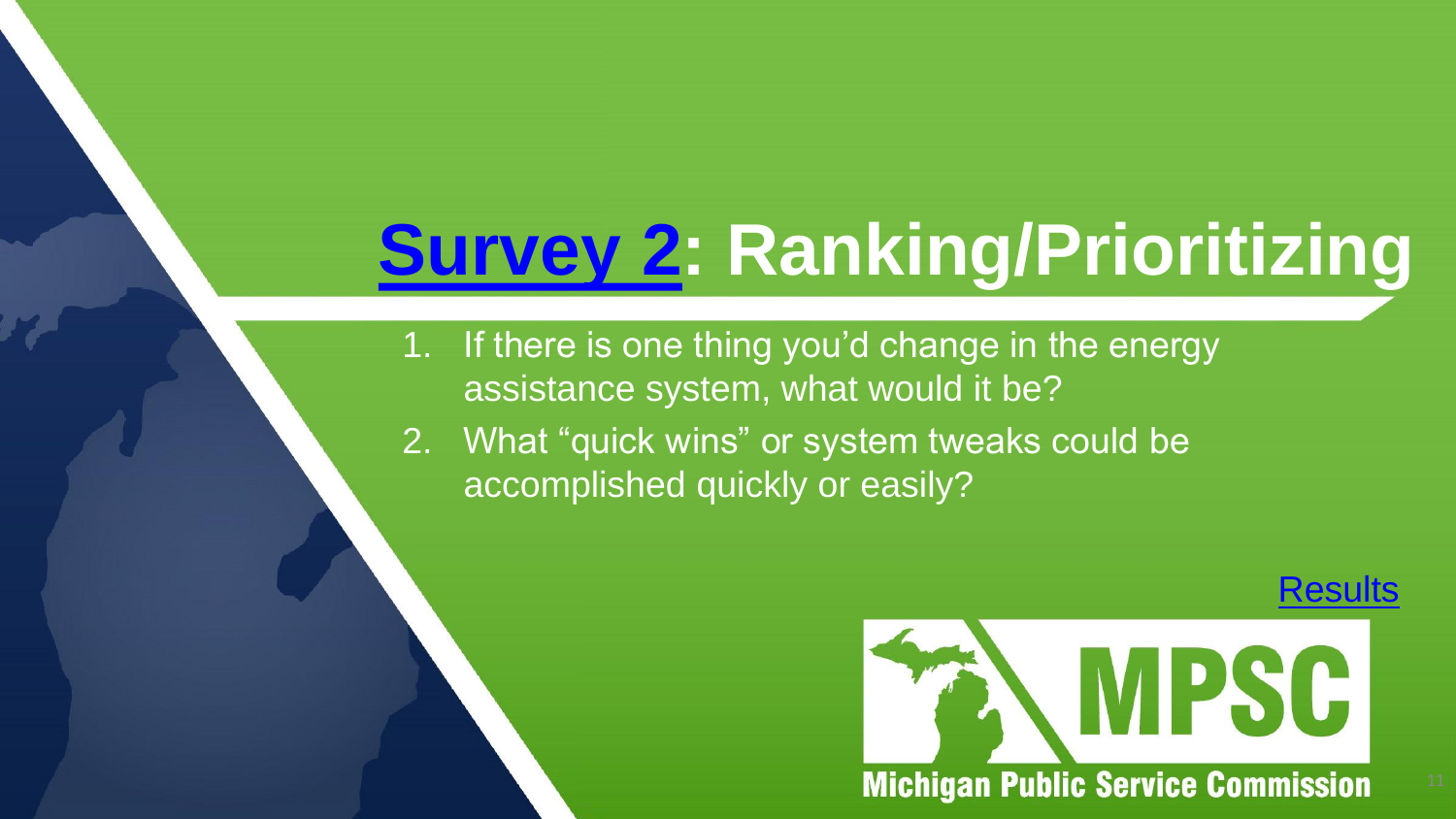# **[Survey 3](https://www.research.net/r/FBF9JKC): Data for Program Effectiveness**

- What data/information do we need to determine if our current programs are effective?
- 2. How do we collect this data?
- 3. Additional thoughts related to data collection

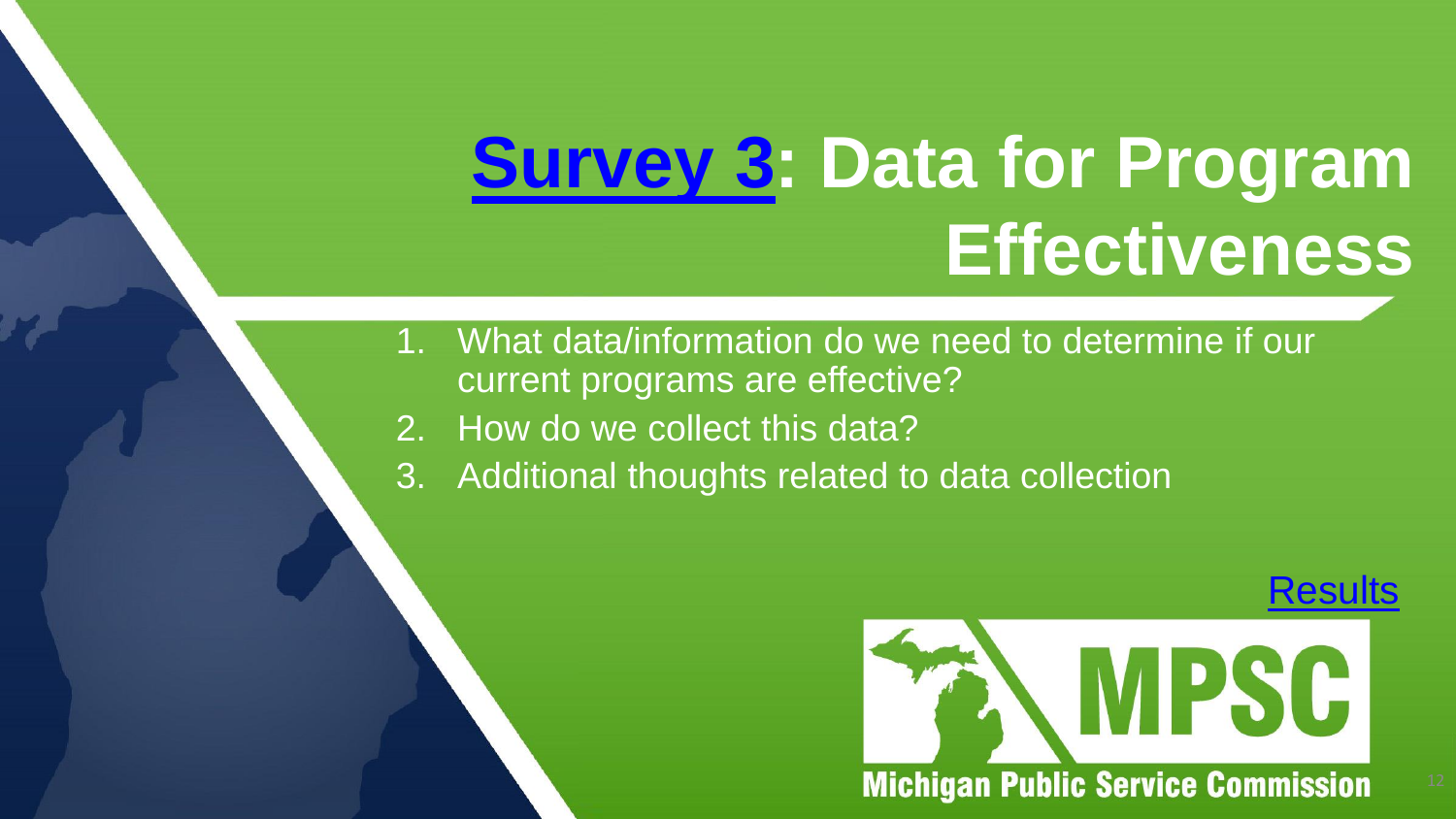# Potential Data to Determine Effectiveness

#### **Desired Data**

- 1.Updated data from other states on how PIPP customers are doing
- 2.Study to better understand the costs of shutoff, e.g. communications, letters, calls, deposit fees, late fees, reconnect fees, and social costs
	- Use this as a case for building a more effective preventative program
- 3.Is there a way to quantify the effectiveness of the HHC?

#### **Data Sources**

- 1. MEAP work group
	- & grantee evaluations
- 2. 211 data
- 3. Public Sector Consultants work/data ca. 2017-2018
- 4. LIHEAP Evaluations (Michigan and Federal)
- 5. Shut off and arrearage data
- 6. DHHS SER data

13

**MPSC**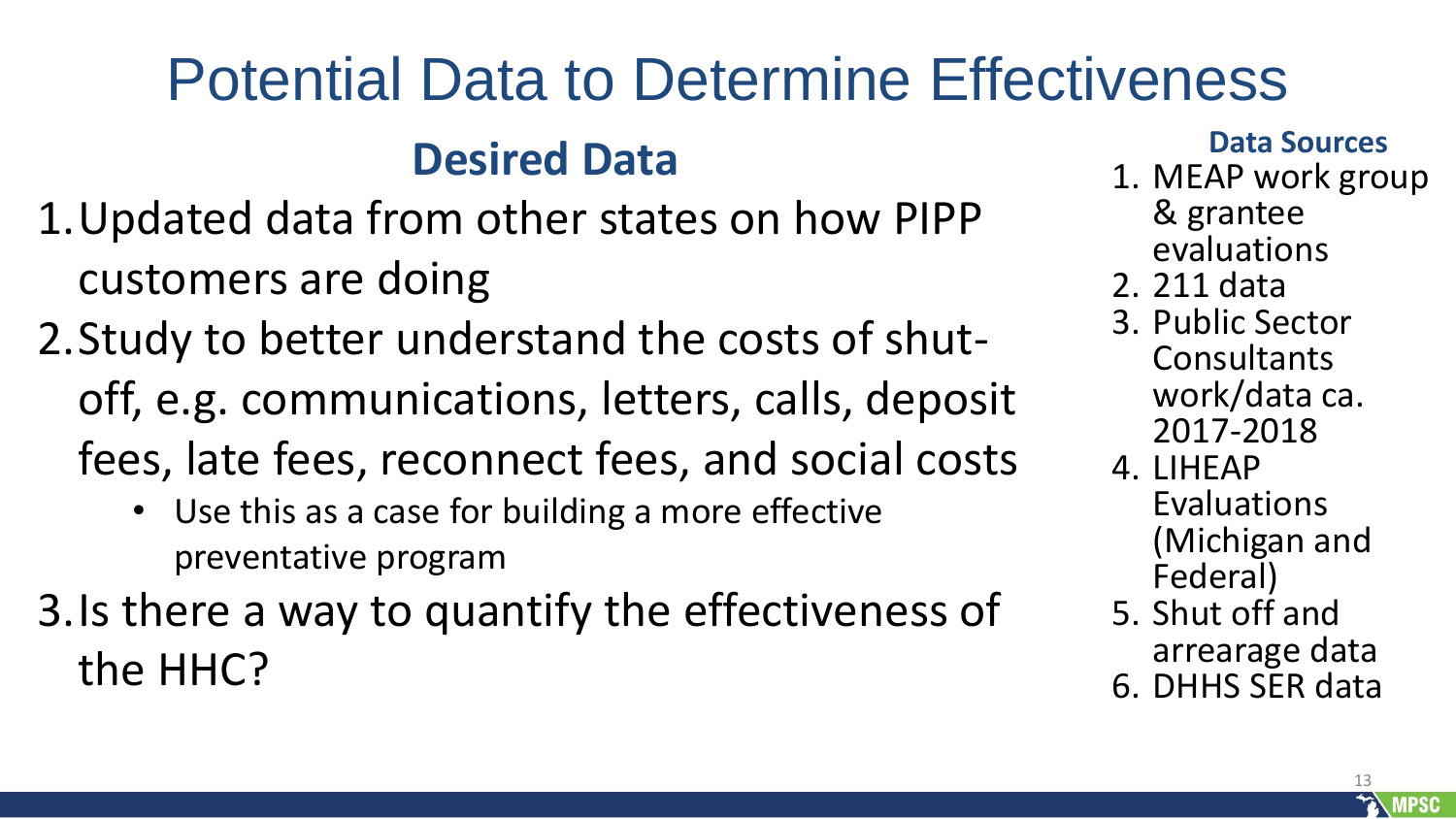# **How we're going to make this actionable**

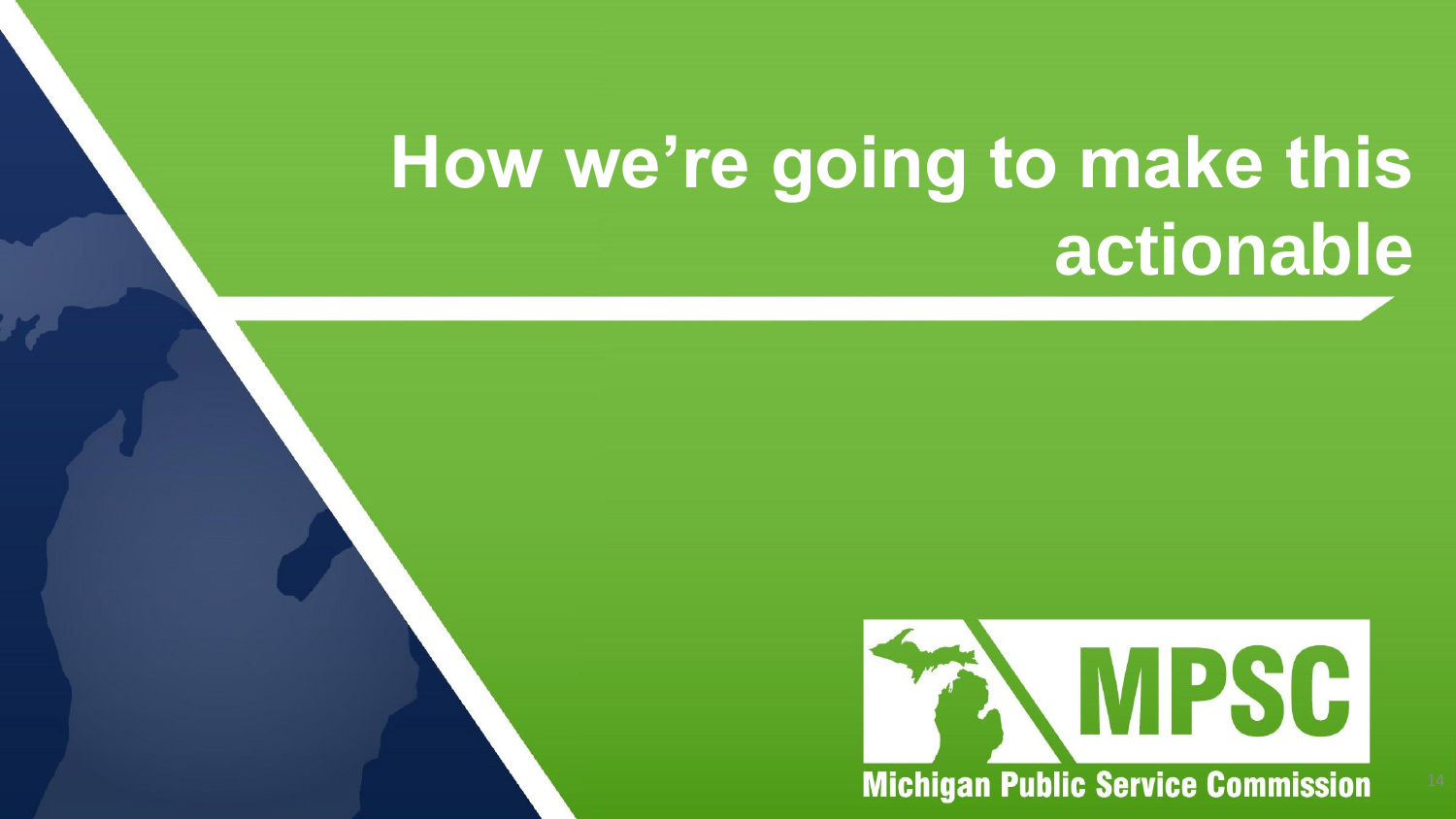### Progress and Low-Income Updates

- [U-21097](https://mi-psc.force.com/s/case/500t000000n293eAAA/in-the-matter-of-the-application-of-northern-states-power-company-a-wisconsin-corporation-and-wholly-owned-subsidiary-of-xcel-energy-inc-for-authority-to-increase-electric-rates-in-the-state-of-michigan) order approved settlement agreement
	- RIA credit created for NSP/Xcel Energy
- [Heating and cooling relief act bill \(](https://www.congress.gov/117/bills/s3535/BILLS-117s3535is.xml)rewrites LIHEAP)-in federal legislative committees
- [Energy Burden Article](https://empowerdataworks.com/energy/energy-burden-framework/)

\*If you know of any developments in the low-income field, let us know